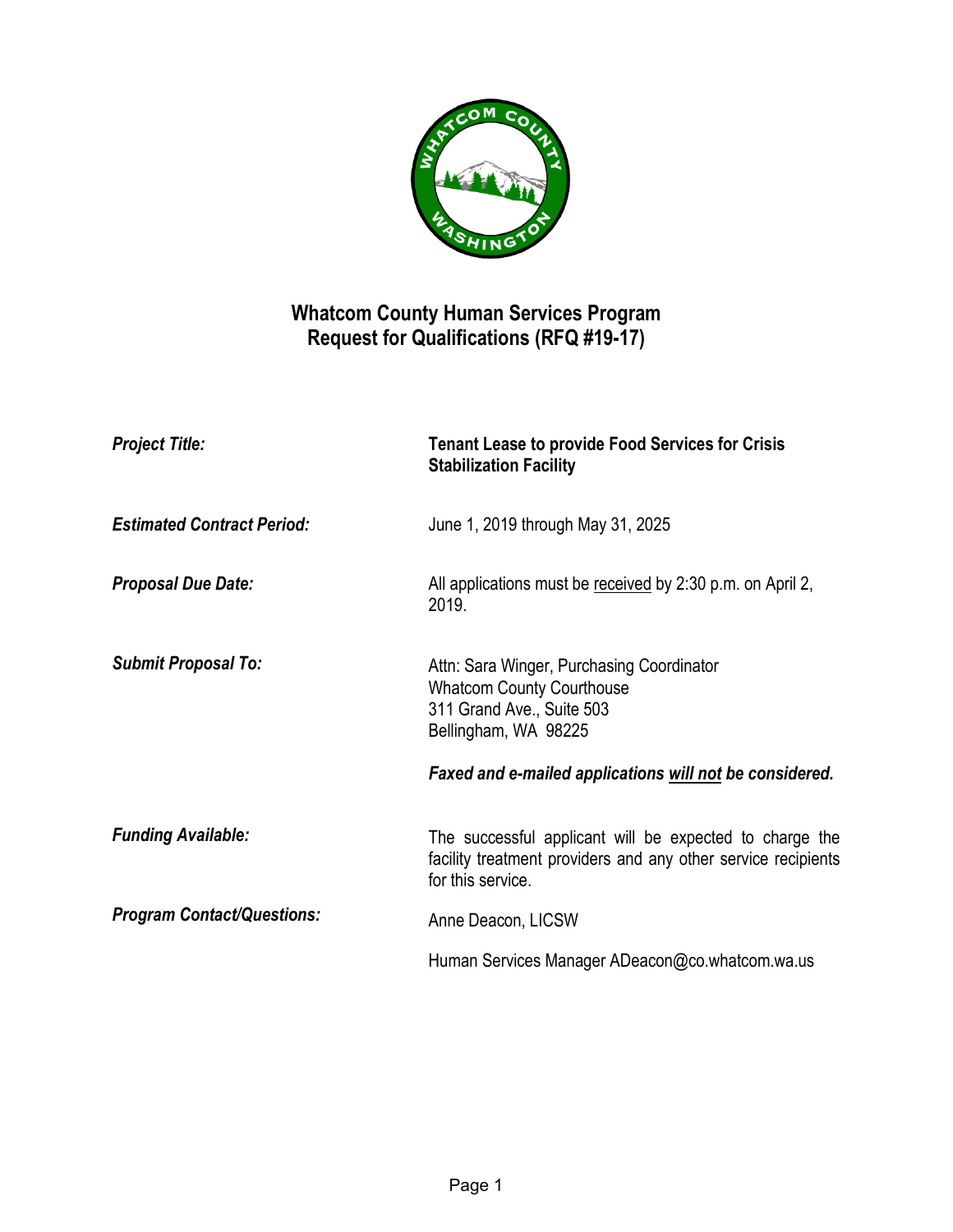# **TABLE OF CONTENTS**

|     | 1.0 |                                                                                     |  |  |
|-----|-----|-------------------------------------------------------------------------------------|--|--|
|     | 2.0 |                                                                                     |  |  |
|     | 3.0 |                                                                                     |  |  |
|     | 4.0 |                                                                                     |  |  |
|     | 5.0 |                                                                                     |  |  |
|     | 6.0 |                                                                                     |  |  |
|     | 7.0 |                                                                                     |  |  |
|     | 8.0 |                                                                                     |  |  |
|     | 9.0 |                                                                                     |  |  |
| II. |     |                                                                                     |  |  |
|     | 1.0 |                                                                                     |  |  |
|     | 2.0 |                                                                                     |  |  |
|     | 3.0 |                                                                                     |  |  |
|     | 4.0 |                                                                                     |  |  |
|     | 5.0 |                                                                                     |  |  |
|     | 6.0 |                                                                                     |  |  |
|     |     |                                                                                     |  |  |
|     | 1.0 |                                                                                     |  |  |
|     | 2.0 |                                                                                     |  |  |
|     |     | А.                                                                                  |  |  |
|     |     | Management Proposal - Limit to four (4) pages (Maximum points: 30)  6<br><b>B.</b>  |  |  |
|     |     | C.                                                                                  |  |  |
|     |     | D.                                                                                  |  |  |
|     |     | Copy of most recent audit or external financial review (Maximum points: 10) 7<br>Е. |  |  |
|     |     | F.                                                                                  |  |  |
|     |     |                                                                                     |  |  |
|     | 1.0 |                                                                                     |  |  |
|     | 2.0 |                                                                                     |  |  |
|     | 3.0 |                                                                                     |  |  |
|     | 4.0 |                                                                                     |  |  |
|     | 5.0 |                                                                                     |  |  |
|     | 6.0 |                                                                                     |  |  |
|     | 7.0 |                                                                                     |  |  |
|     | 8.0 |                                                                                     |  |  |
|     |     |                                                                                     |  |  |
|     |     |                                                                                     |  |  |
|     |     | Attachment B - Budget Worksheet Attachment B found within separate Excel file       |  |  |
|     |     |                                                                                     |  |  |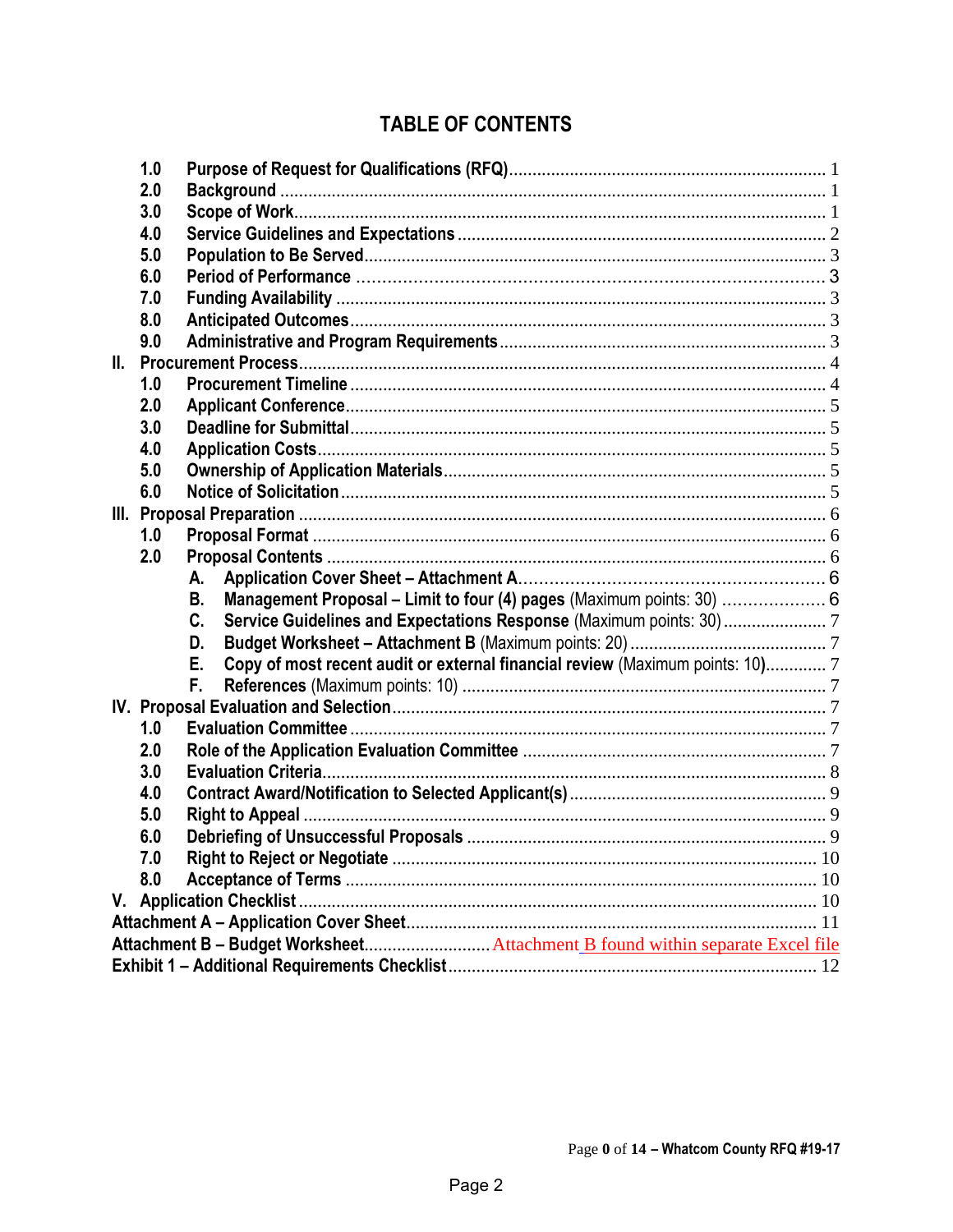### **I. Project Summary**

### <span id="page-2-0"></span>**1.0 Purpose of Request for Qualifications (RFQ)**

The Whatcom County Human Services Program seeks to contract with a single qualified food service provider to lease commercial kitchen space to prepare meals for residents using the soon-to-be constructed Crisis Stabilization Facility. There is also the potential of providing food service to nearby residential treatment facilities. Whatcom County is seeking a qualified food service provider to provide meal services in accordance with terms and conditions set forth in this RFQ.

### <span id="page-2-1"></span>**2.0 Background**

Whatcom County currently owns a Crisis Triage Facility that houses 13 treatment beds, eight of them dedicated to Substance Withdrawal Management services, and five of them dedicated to Mental Health Stabilization services. The demand for these services is increasing beyond the current building's capacity to respond. Whatcom County has prioritized the need to divert individuals from arrest and into treatment whenever appropriate, in order to reduce incarceration while improving the health and wellness of adults experiencing behavioral health crises. Equally important is the need to divert individuals from the hospital emergency department or inpatient stays to less costly alternatives when appropriate.

State, regional and community partners strongly support an expansion and enhancement of mental health stabilization and substance withdrawal management services in the county. These partners include the state's Department of Commerce who provided grant funding to support construction, the North Sound Behavioral Health Organization who is also providing funding support for construction, the county's Incarceration Prevention and Reduction Task Force, the county's Behavioral Health Advisory Committee, and the county's Executive and Legislative branches of government who dedicated local funds as well to support construction.

The Crisis Stabilization Facility being constructed will house two-16 bed treatment units, and a commercial kitchen. The county intends to offer two separate leases to treatment providers who will deliver behavioral health services. This RFQ seeks an organization to provide food and nutrition services to residents of the facility, with the potential to offer services to nearby Residential Treatment Facilities. Nothing in this RFQ prohibits a treatment provider responding to one of the treatment lease RFQs to also respond to this food services RFQ.

### <span id="page-2-2"></span>**3.0 Scope of Work**

The food service provider who is awarded a lease pursuant to this RFQ will be required to provide meal preparation and service to the residents staying in the facility as a condition of tenancy. The tenant must be able to provide food and nutrition services for a Residential Treatment Facility.

The county seeks a tenant who can demonstrate the ability to prepare and serve meals in the kitchen on site to those staying in the facility. These are regularly scheduled meals, as well as snacks throughout the day and evening as residents might not be able to attend all of the regularly scheduled meals. There is also a possibility for providing food services to other residential programs in the community.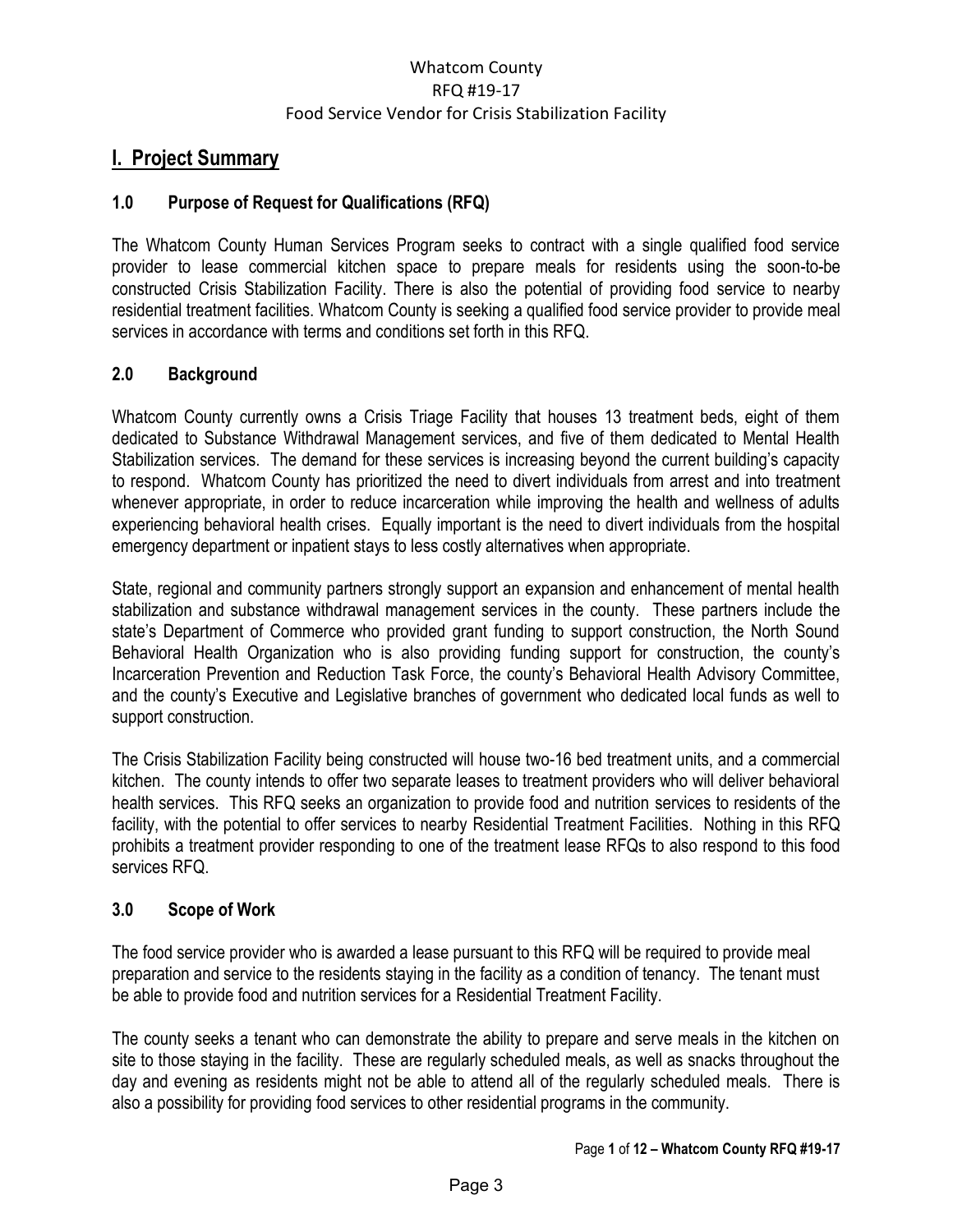#### The successful applicant will have the ability to establish agreements with the facility's treatment providers for reimbursement of food services. The County will retain the authority to review these agreements to ensure reasonable rates.

The Crisis Stabilization Facility provides a commercial kitchen for tenant's use. It will be outfitted initially with basic equipment such as pots, pans, cooking utensils, serving containers, and dishes for residents. Ongoing maintenance, repair, and purchase of new supplies will be the responsibility of the tenant food service provider. All food items acquisition will be the responsibility of the tenant food service provider.

### <span id="page-3-0"></span>**4.0 Service Guidelines and Expectations**

### **A. Please submit the following for consideration. If currently not applicable, please explain briefly how these requirements will be met.**

- a) Copy of current business license to operate in Washington State.
- b) Copy of current certificate of insurance evidencing coverage of the minimum required in this RFQ.
- c) Meal service facility permit, if currently in place in another program, if not no need to include.
- d) One week or month of sample menu options, including snacks available at all times
- e) A brief written proposal explaining the proposer's background, experience and capabilities. (No more than 2 pages of narrative.)
- **B.** Food service providers must be willing and able to adhere to the requirements set forth in the Washington Administration Code for Food and Nutrition Services for Residential Treatment Facilities. (WAC 246-337-111)
	- Meals must meet resident nutritional needs, and are stored, prepared and served in accordance with chapter [246-215](https://apps.leg.wa.gov/WAC/default.aspx?cite=246-215) WAC.

### **The provider shall**:

(1) Provide food and dietary services managed by a person knowledgeable in food services, and, when needed, consultative services provided by a registered dietician.

- (2) Post current food handlers permits in the kitchen.
- (3) Provide at least three meals at regular intervals without more than fourteen hours between the last meal of the day and the first meal of the next day.
- (4) Consider age, gender, developmental age, activities and health conditions when developing meals.
- (5) Make reasonable accommodations for cultural and religious preferences.
- (6) Notify appropriate staff of any resident with food allergies or other medical conditions, symptoms of allergic reactions to watch for, and emergency measures to take if allergic reactions occur.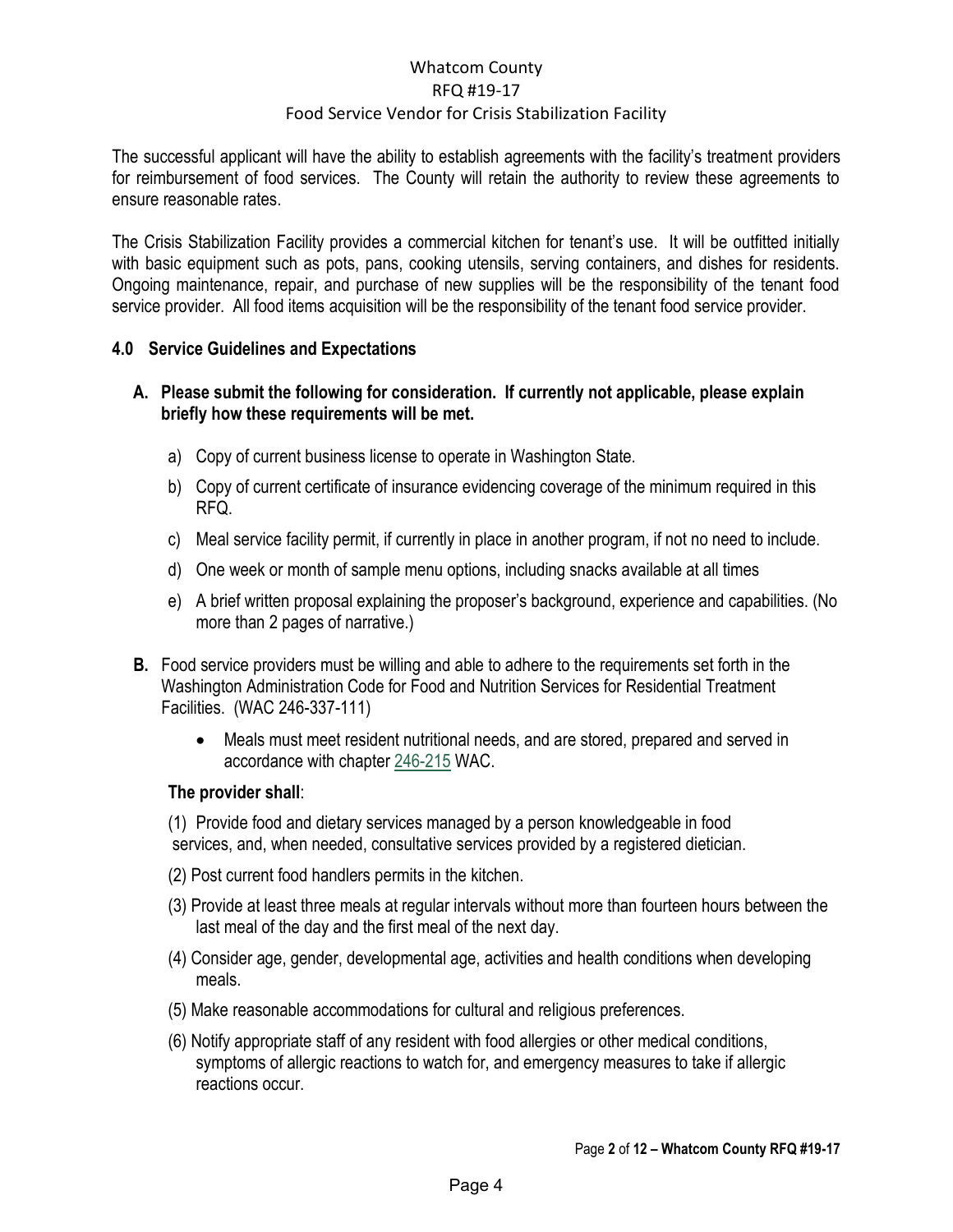### Food Service Vendor for Crisis Stabilization Facility

- (7) Provide modified diets, nutrient supplements and concentrates to residents if prescribed or indicated by an authorized health care prescriber or registered dietician.
- (8) Allow sufficient time for residents to consume meals.
- (9) Require all staff that perform food preparation for group consumption to have a current food and beverage service worker's permit and be medically screened and cleared to perform food preparation.
- (10) Date, make available, and conspicuously post menus at least one week in advance.
- (11) Keep records of all food served, including substitutions for at least three months.
- (12) Prepare food on-site
- (13) Use commercial appliances if the kitchen provides meals for more than sixteen residents.

### <span id="page-4-0"></span>**5.0 Population to Be Served**

Adult residents receiving services in either side of the Crisis Stabilization Facility will be the population served. This is a 32 bed facility with staff on hand 24 hours to provide treatment services. Food will be prepared and available for those receiving services. The Food Service Provider may also have the option to provide meal service to other residential treatment facilities in the county.

### <span id="page-4-1"></span>**6.0 Period of Performance**

This is a six year service contract taking place from June 1, 2019 through May 31, 2025.

### <span id="page-4-2"></span>**7.0 Funding Availability**

The successful applicant will be expected to charge the facility treatment providers for this service, as well as any other agencies who are recipients of food service.

### <span id="page-4-3"></span>**8.0 Anticipated Outcomes**

Residents will receive regular meals and snacks that provide the balanced nutrition needed to stabilize while receiving services.

### <span id="page-4-4"></span>**9.0 Administrative and Program Requirements**

Responses to this RFQ will be accepted from any legally-constituted entity that meets the following conditions:

i. The applicant is incorporated as a non-profit corporation in the State of Washington and has been granted  $501(c)(3)$  tax-exempt status by the United States Internal Revenue Service or is a sole proprietorship, general partnership, corporation, limited partnership, limited liability company, or limited liability partnership or is a commission or authority established pursuant to applicable Washington State law or, if a successful applicant, will be incorporated as such in Washington State.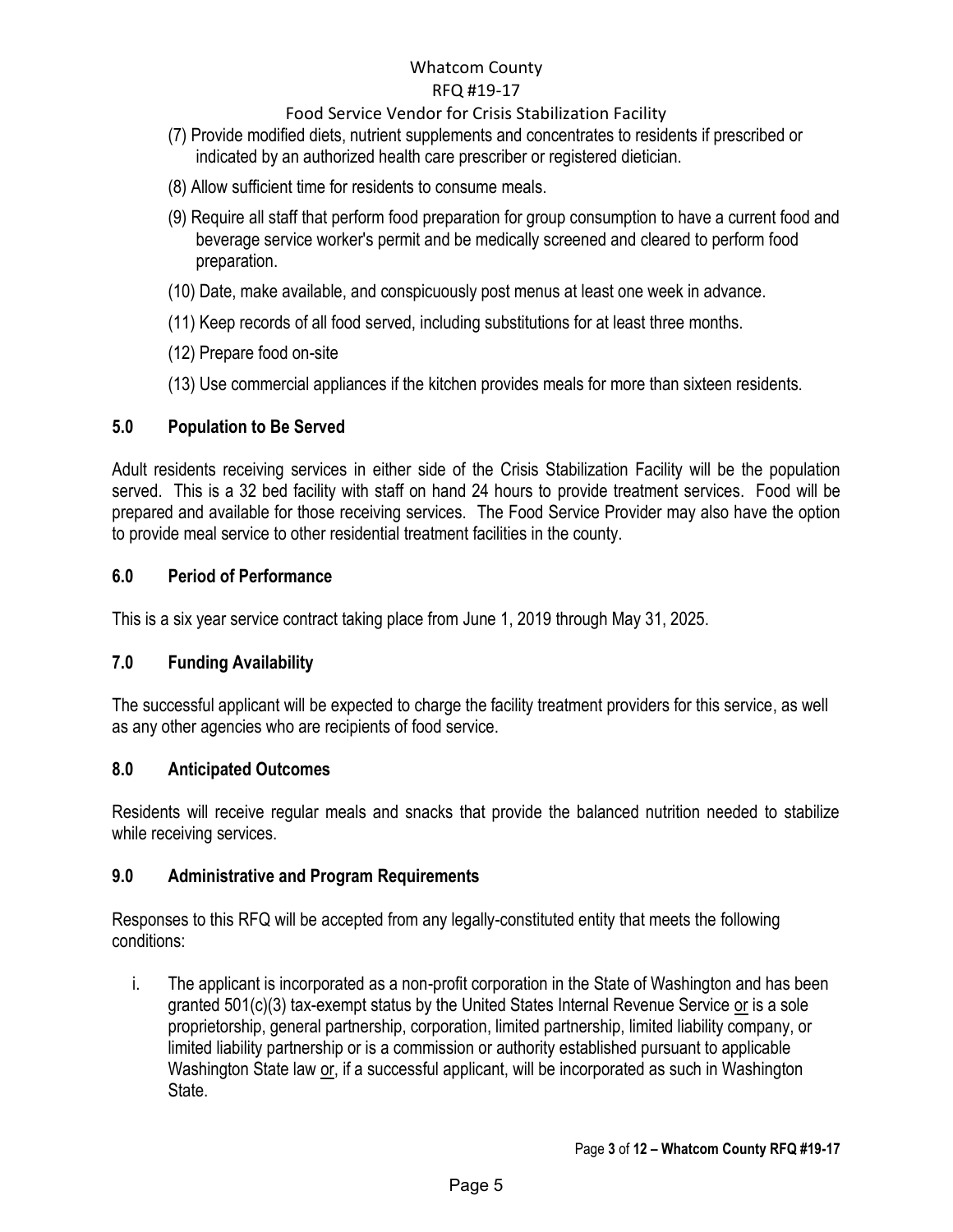### Food Service Vendor for Crisis Stabilization Facility

- ii. The applicant has a demonstrated capacity to ensure adequate administrative and accounting procedures and controls necessary to safeguard all funds needed to operate under the terms of this RFQ.
- iii. The applicant has a current Federal Tax ID number.
- iv. The applicant demonstrates the capability to meet program expenses in advance of reimbursement from providers receiving the services.

## <span id="page-5-0"></span>**II. Procurement Process**

### <span id="page-5-1"></span>**1.0 Procurement Timeline**

The Procurement Timeline outlines the tentative schedule for the RFQ process. All dates after the proposal submission due date are approximate and may be adjusted as necessary, without amending this document. Resulting contracts will be awarded for the period of June 1, 2019 to May 31, 2025.

| <b>Request for Qualifications Issued</b>                    | Wednesday, February 27, 2019                                                                     |
|-------------------------------------------------------------|--------------------------------------------------------------------------------------------------|
| <b>Applicant Conference</b>                                 | Tuesday, March 12, 2019 at 10 a.m. at Health Department<br>Girard St., Creekside Conference Room |
| Proposals Due                                               | Tuesday, April 2, 2019 by 2:30 p.m.                                                              |
| Review Process by Application Evaluation<br>Committee (AEC) | April 4, 2019                                                                                    |
| Interviews by AEC                                           | Week of April 8th, 2019                                                                          |
| AEC Recommendations to County                               | April 29, 2019                                                                                   |
| <b>Award Notification</b>                                   | May 1, 2019                                                                                      |
| <b>Estimated Contract Start Date</b>                        | June 1, 2019                                                                                     |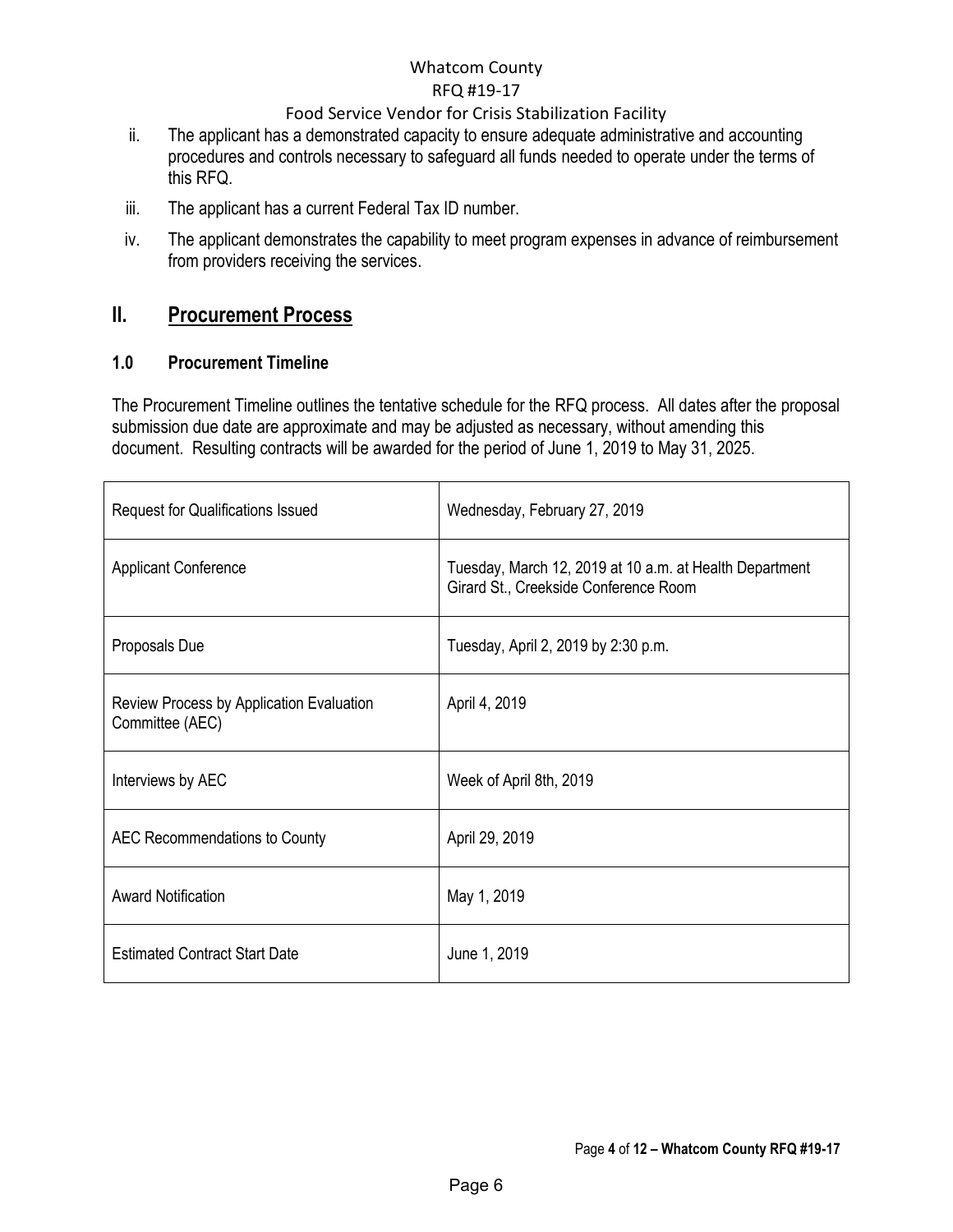#### <span id="page-6-0"></span>**2.0 Applicant Conference**

An Applicant Conference will be held on **Tuesday, March 12th at 10 a.m. at 509 Girard St, Creekside Conference Room**. The purpose of the conference will be to explain the RFQ process and answer general informational questions. All prospective applicants are encouraged but not required to attend.

Following the Applicant Conference, a list of questions and answers from the Applicant Conference will be distributed to all known recipients of the RFQ documents. The Q&A document will be issued as an Addendum to the RFQ. **All applicants will be required to sign the Addendum Cover Sheet and submit it with their applications.**

**Whatcom County has no obligation to accept further inquiries after the Applicant Conference. However, if further inquiries are accepted, the questions and answers will be written and distributed to all known Applicant Conference attendees.** 

#### <span id="page-6-1"></span>**3.0 Deadline for Submittal**

To be considered, applications must be received **no later than 2:30 p.m. on Tuesday, April 2, 2019** at the following location:

> Attn: Sara Winger, Purchasing Coordinator Whatcom County Courthouse 311 Grand Ave., Suite 503 Bellingham, WA 98225

Late applications will be deemed ineligible and will not be considered. Responses transmitted directly to Whatcom County Government electronically or by fax will not be considered.

### <span id="page-6-2"></span>**4.0 Application Costs**

The County is not liable for any costs incurred by the applicant before the issuance of a contract. All costs incurred in responding to this RFQ, including, but not limited to, travel costs to attend the Applicant's Conference and the Application Evaluation Committee meeting(s), any consultant fees, and any costs associated with contract negotiation sessions, are solely the responsibility of the applicant.

### <span id="page-6-3"></span>**5.0 Ownership of Application Materials**

Applications and other materials submitted in response to this request become the property of the County, are public record, and will not be returned. It is understood and agreed that applicant claims no proprietary rights to the ideas or approaches contained in its application.

### <span id="page-6-4"></span>**6.0 Notice of Solicitation**

Failure of the County to notify any party or parties directly regarding the availability of this RFQ shall not void the process.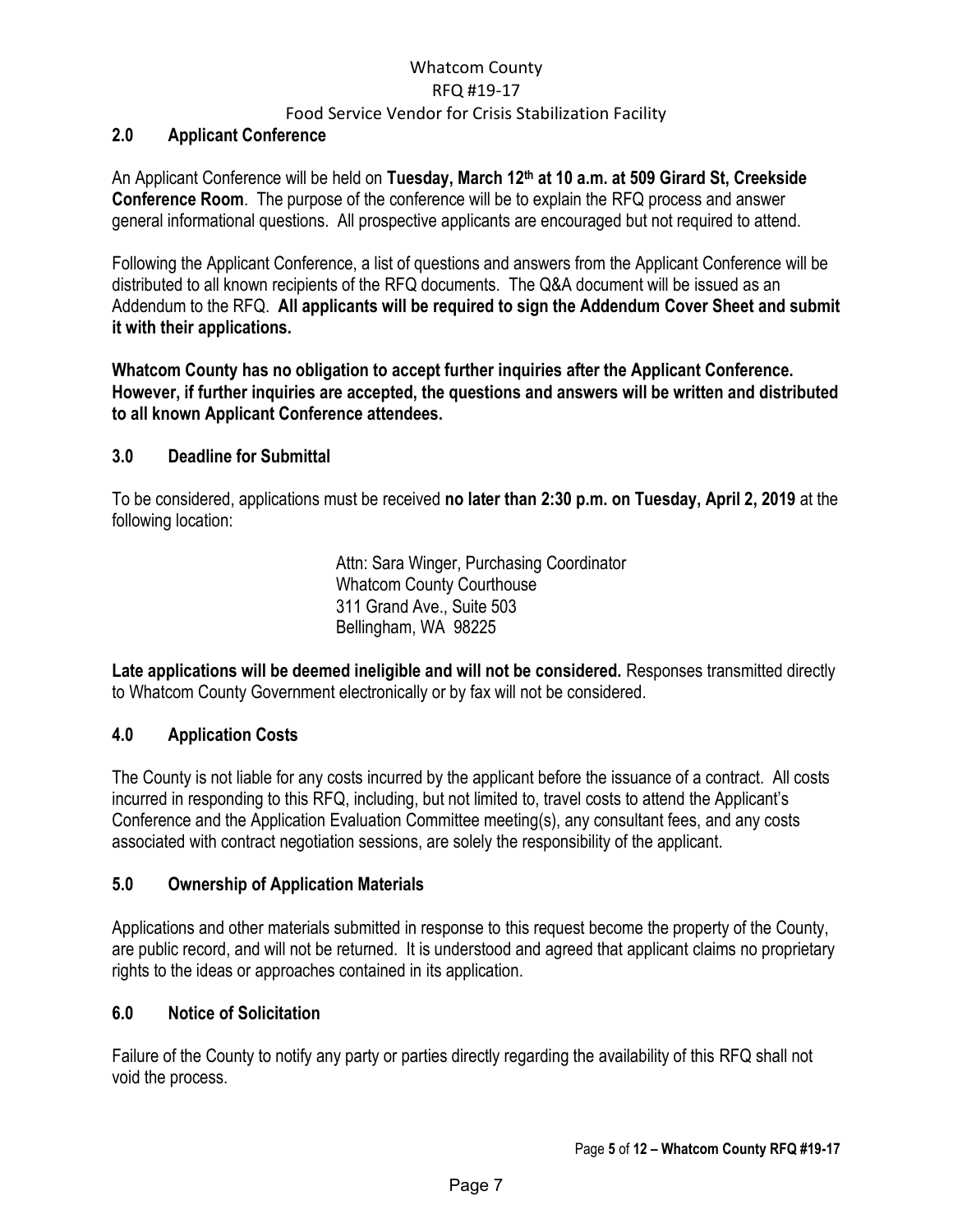### <span id="page-7-0"></span>**III. Proposal Preparation**

### <span id="page-7-1"></span>**1.0 Proposal Format**

- A. Applications must be typewritten in black 12-point font on standard 8  $\frac{1}{2}$  x 11 inch white paper with one-inch margins and stapled once in the upper left corner. Applications submitted on recycled paper and printed double-sided are encouraged. Applications submitted with binders or covers will be rejected. Page numbers are required. Extensive artwork, photographs, and printing should be avoided. Do not include any materials not requested in this RFQ and its attachments.
- B. Applications must include the Application Cover Sheet, the external financial audit or review, a copy of current business license and insurance, sample menus, cost proposal for a month of meals and narrative. *Essentially this includes, the items mentioned in Section I. – 4.0: Service Guidelines and Expectations.*
- C. Applicants must submit one (1) original and five (5) copies of the application in a sealed envelope, plainly marked on the outside with the applicant's name and address and the words "Request for Qualifications #19-17."
- D. The original printed packet must have original signatures. **Applications that do not contain an original and the prescribed number of copies will be deemed unacceptable and will not be considered.**
- E. All responses must contain the information requested in Section III.2.A Section III.2.

Please respond to each section in the same order in which it is asked. Any deviation from these specifications must be clearly addressed in writing. Failure to supply materials required will result in a rejection of the entire submittal.

### <span id="page-7-2"></span>**2.0 Proposal Contents**

### <span id="page-7-3"></span>**A. Application Cover Sheet – Attachment A**

Complete the attached Application Cover Sheet. An authorized signatory of the applicant's organization must sign the cover sheet.

### <span id="page-7-4"></span>**B.** Management Proposal – Limit to four (4) pages (Maximum points: 30)

Please provide a description of the following:

i. Agency's history and organizational structure.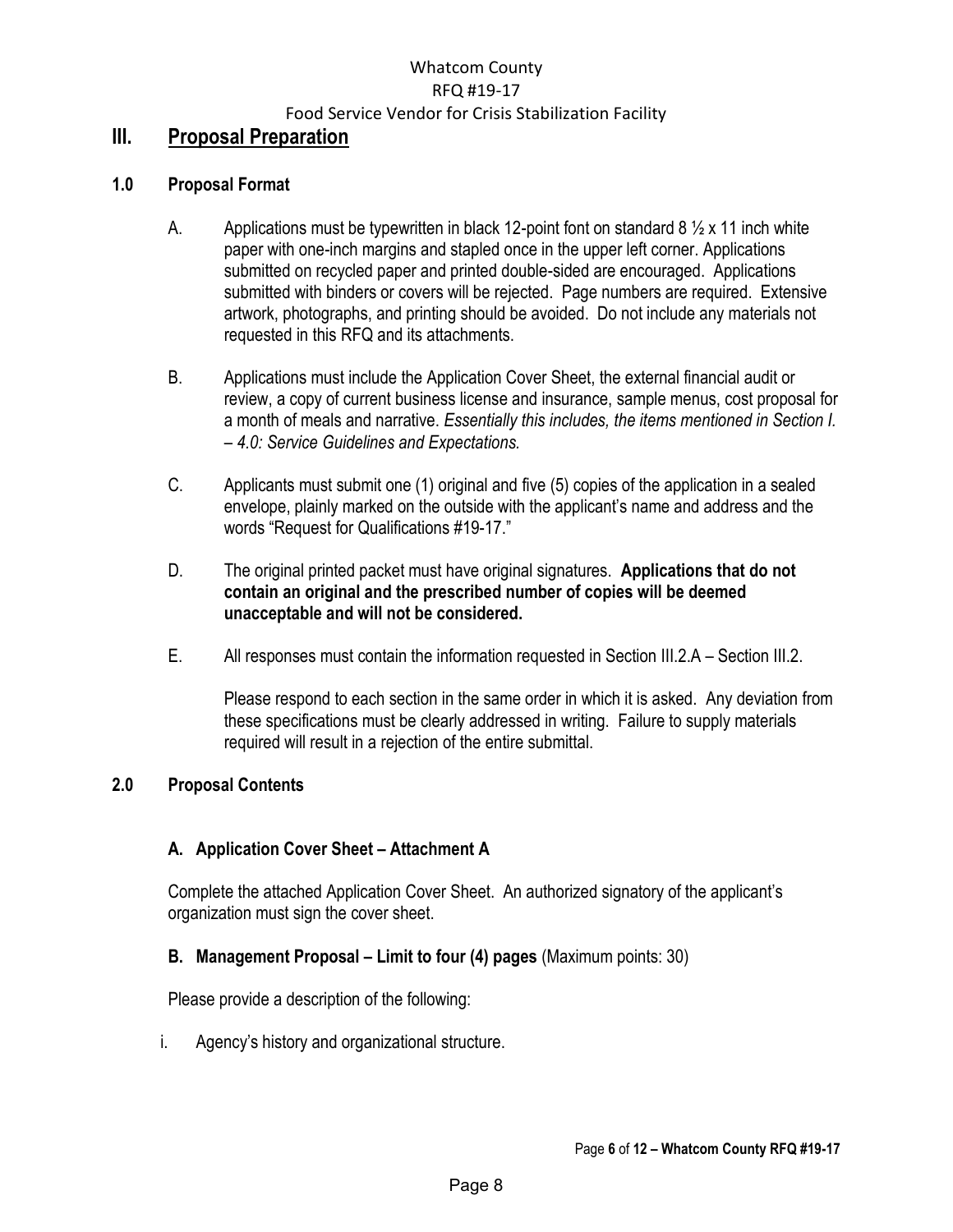### Food Service Vendor for Crisis Stabilization Facility

- ii. Key staff, including subcontractors, who will conduct work related to this food prep, including a description of their qualifications, training and experience, and any licenses and/or certificates they hold.
- iii. Agency's experience related to the services that tenant will be providing.
- iv. Agency's quality control measures and mechanisms for ensuring sound financial and accounting practices.

### <span id="page-8-0"></span>**C. Service Guidelines and Expectations Response** (Maximum points: 30)

See Section I. – 4.0: Service Guidelines & Expectations for instructions.

### <span id="page-8-1"></span>**D. Budget Worksheet – Attachment B** (Maximum points: 20)

This worksheet provides a brief summary of total annual costs associated with providing food and nutrition services 24/7/365 for adults in the 32-bed Residential Treatment Facility. Do NOT include building lease costs in the cost estimate.

### <span id="page-8-2"></span>**E. Copy of most recent audit or external financial review** (Maximum points: 10**)**

### <span id="page-8-3"></span>**F. References** (Maximum points: 10)

Include a list of at least three (3) individuals or entities who may be contacted to provide information regarding the applicant's ability to carry out the terms and purpose of this RFQ. Provide names of contacts, telephone numbers, and e-mail addresses (if available).

## <span id="page-8-4"></span>**IV. Proposal Evaluation and Selection**

### <span id="page-8-5"></span>**1.0 Evaluation Committee**

The Application Evaluation Committee (AEC) appointed by the Whatcom County Human Services Manager will review and evaluate eligible applications and make recommendations to the Whatcom County Human Services Program. The AEC will consist of at least 4 individuals who are knowledgeable about the specific professional services sought.

### <span id="page-8-6"></span>**2.0 Role of the Application Evaluation Committee**

A. Unacceptable Applications

The Whatcom County Human Services Manager will first determine which applications are not responsive to the RFQ and must be deemed unacceptable. **Unacceptable applications are those which meet at least one of the following criteria:** 

i. Incomplete application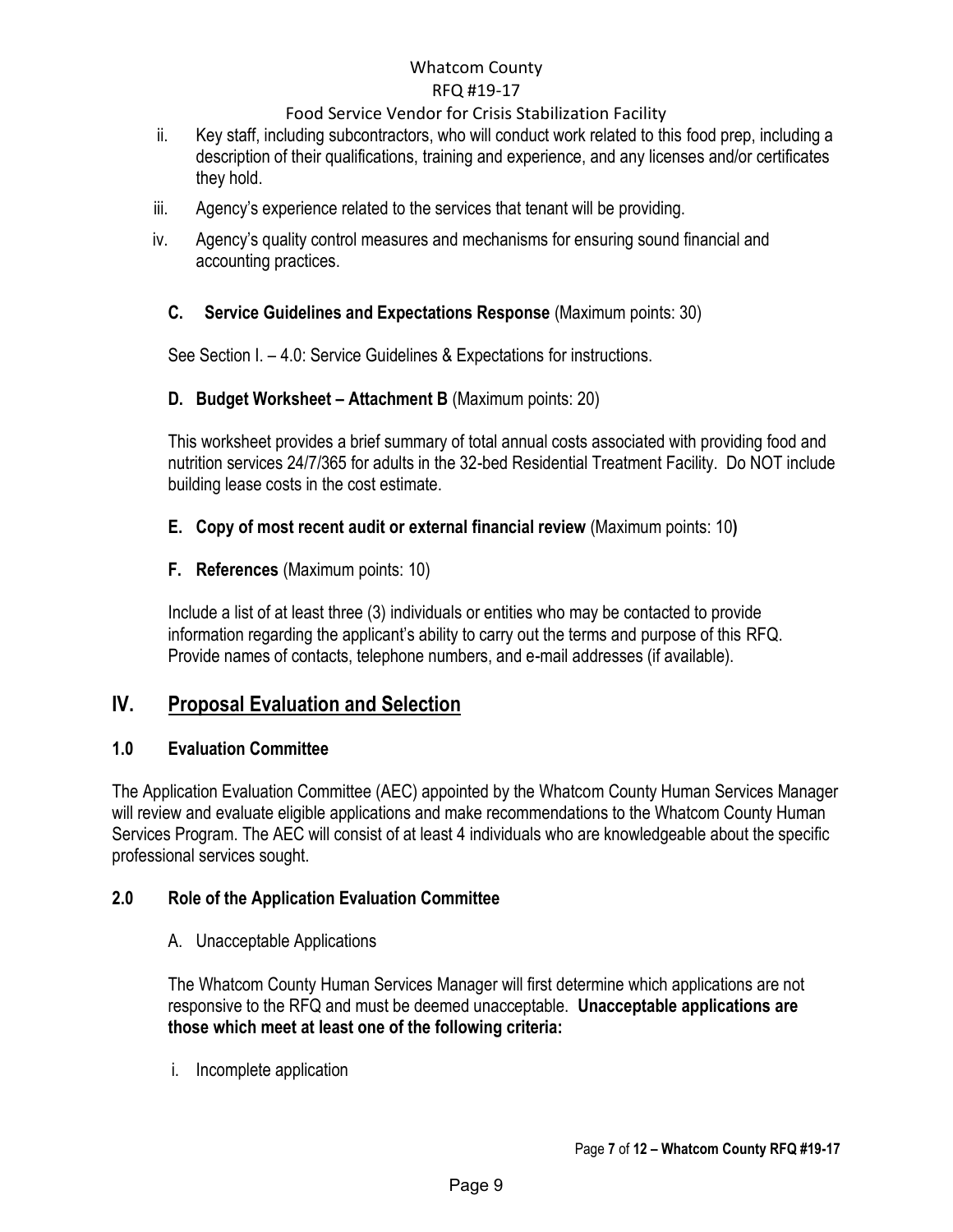### Food Service Vendor for Crisis Stabilization Facility

- ii. Submission of a proposal that proposes services that deviate from the technical requirements set forth in this document
- iii. Applicant does not meet the administrative requirements of this RFQ
- iv. Failure to comply with any part of this RFQ or any exhibit to this RFQ, including, but not limited to, deadline for submittal and application format
- v. Submission of incorrect, misleading, or false information
- B. AEC Evaluation and Applicant Interviews

The AEC members will then independently evaluate and rate each application, awarding points up to the maximum points available for each section. They will then convene as a group on the date indicated on the Procurement Timeline shown above to interview applicants concerning the content of their applications.

C. Additional Information by Request

At the time interviews are arranged, applicants may be asked to provide clarification or additional information, including evidence of compliance with Administrative Requirements (see Exhibit 1, Additional Requirements Checklist, for a list of items that may be requested). **Applicants should be prepared to provide additional information, as requested, and to meet with the AEC at the prearranged interview time.** 

D. Final Recommendation to the County

Following the applicant interviews, the AEC will discuss the applications and perform any necessary review or verification of their content. Based on the evaluation of the application materials, the interviews, and any additional inquiry, the AEC will determine a cumulative score for the applications. The AEC will then present its recommendations to the Whatcom County Human Services Program staff.

### <span id="page-9-0"></span>**3.0 Evaluation Criteria**

The maximum number of evaluation points available is 100 points, as detailed in Section III.2 above. The following maximum points will be assigned to the proposals for evaluation purposes:

- **Application Cover Sheet**
- Management Proposal (30 points)
- **Service Guidelines and Expectations Response (30 points)**
- Budget Worksheet Attachment B (20 points)
- Copy of most recent audit or external financial review (10 points)
- References (10 points)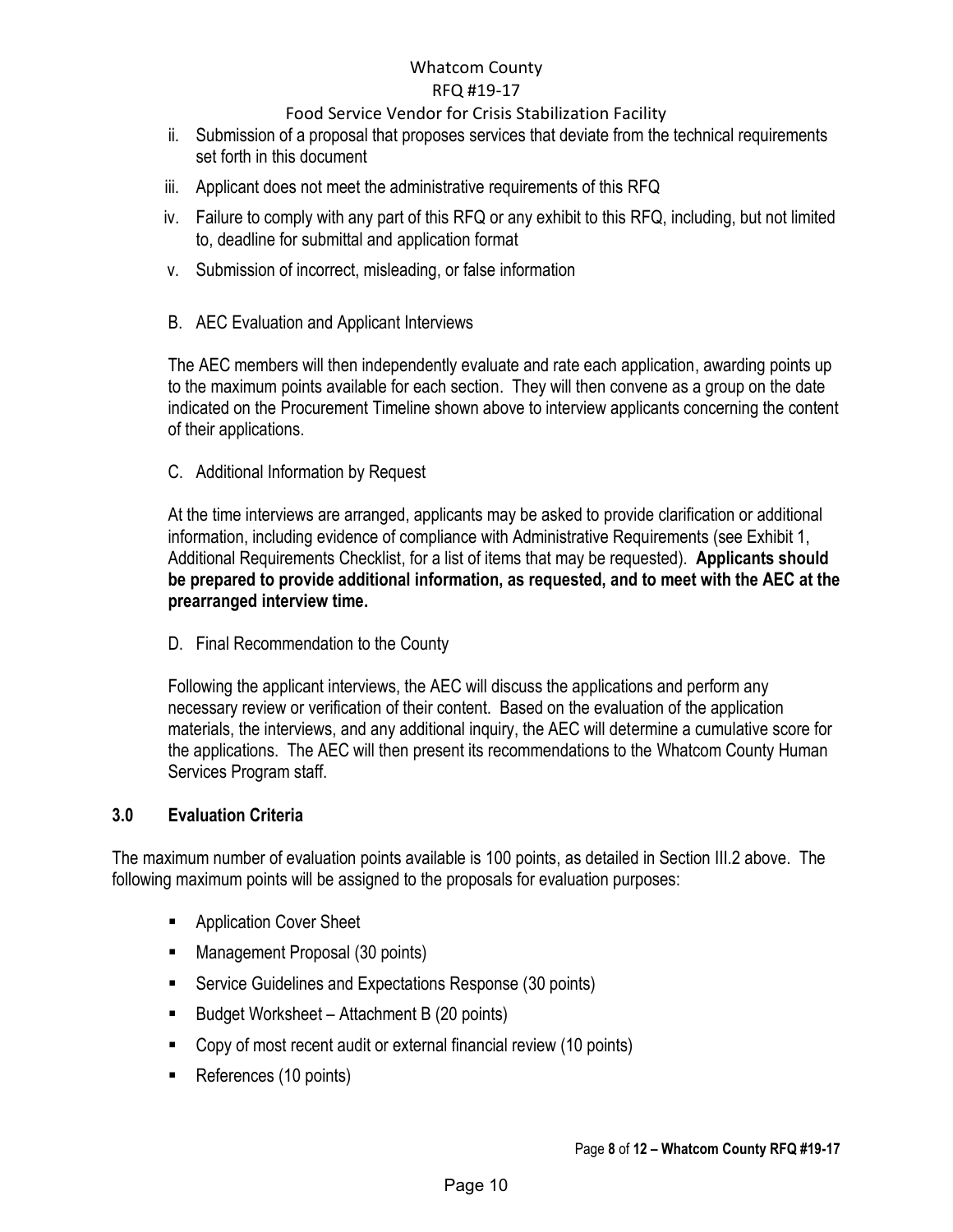### Food Service Vendor for Crisis Stabilization Facility

In evaluating each proposal, Whatcom County reserves the right to consider past County contract performance and any other data or information that the County deems indicative of performance in making its funding decisions.

### <span id="page-10-0"></span>**4.0 Contract Award/Notification to Selected Applicant(s)**

The authority to enter into a contract rests with the Whatcom County Executive, except as designated. Decisions regarding contract awards for services solicited by this RFQ will be made on or about April 29, 2019. Contracts are anticipated to be in effect from June 1, 2019 until May 31, 2025.

Any contract resulting from this RFQ will be between the Whatcom County Health Department and the applicant organization. Contractors will be required to comply with the terms and conditions of the Whatcom County Contract for Services Agreement. A copy of the standard Whatcom County Contract for Services Agreement is available on the County website at

[http://www.co.whatcom.wa.us/health/pdf/standardcontractboilerplate.pdf.](http://www.co.whatcom.wa.us/health/pdf/standardcontractboilerplate.pdf)

### **The successful applicant who enters into a contract with Whatcom County subsequent to the RFQ process will not be reimbursed for services provided prior to the final execution and signature of the contract by all parties.**

Contractors will be required to maintain books, records, documents, and other evidence directly related to performance of the work in accordance with Generally Acceptable Accounting Procedures. Whatcom County, or any of its duly authorized representatives, shall have access to such books, records, and documents for inspection and audit for a period of three years after completion of work. Contractors will document the use of County funds and will complete all required reports and billing documentation in a timely manner. Additional data may be required for audit or evaluation purposes. Contractors will additionally provide a certificate of general liability and property damage insurance naming Whatcom County as co-insured.

### <span id="page-10-1"></span>**5.0 Right to Appeal**

Non-selected applicants have the right to appeal the decision of the County, limited to procedural or legal errors in the selection process. In the event that no such procedural or legal errors are found to have occurred, the decision of the County shall be final.

An aggrieved applicant may, within five (5) working days after the award of a contract, appeal in writing to the Assistant Director of the Whatcom County Health Department. The appeal must state all facts and arguments upon which the appeal is based. The Assistant Director will review the RFQ and the facts alleged as grounds for the appeal. The Assistant Director will render a written decision within thirty (30) working days of the receipt of the appeal. The decision of the Assistant Director will be final.

### <span id="page-10-2"></span>**6.0 Debriefing of Unsuccessful Proposals**

Upon request, a debriefing conference will be scheduled with an unsuccessful applicant. The request for a debriefing conference must be received by the Whatcom County Program Manager within five (5) business days after the notification letter is mailed to the applicant. The debriefing must be held within three (3)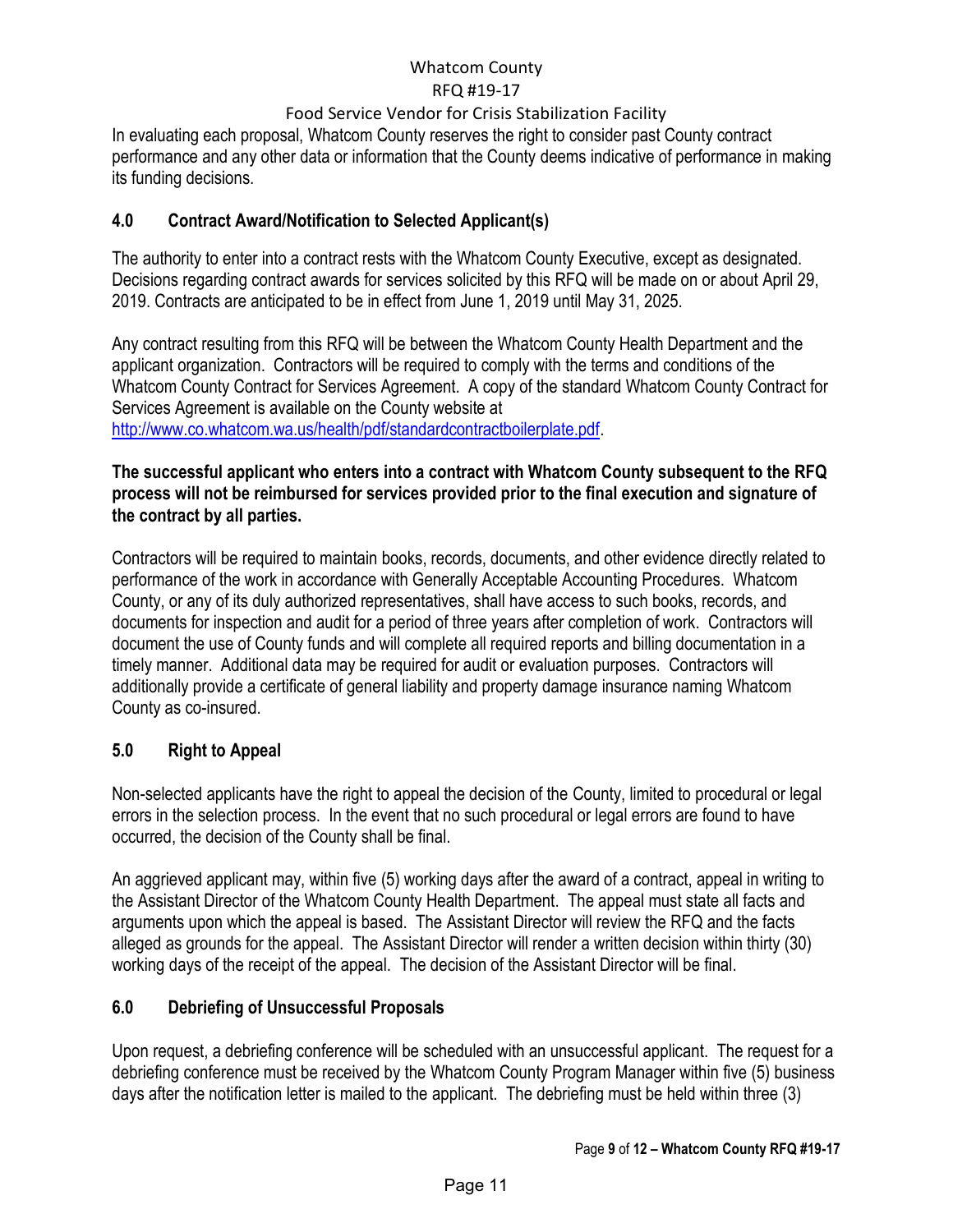### Food Service Vendor for Crisis Stabilization Facility

business days of the request. Discussions will be limited to a critique of the applicant's proposal. Comparisons between proposals or evaluations of other proposals will not be allowed. Debriefing conferences may be conducted in person or on the telephone and will be scheduled for a maximum of one hour.

### <span id="page-11-0"></span>**7.0 Right to Reject or Negotiate**

The County reserves the right to reject any or all applications if such rejection is in the County's best interest. This Request for Qualifications is a solicitation for offers and is not to be construed as an offer, a guarantee, or a promise that the solicited services will be purchased by the County. The County may withdraw this Request for Qualifications at any time and for any reason without liability to applicants for damages, including, but not limited to, application preparation costs.

Additionally, the County reserves the right to negotiate with the potentially selected applicants and may request additional information or modification from an applicant. When deemed advisable, and before any contract is let, the County reserves the right to arrange an onsite, pre-award review to determine the applicant's ability to meet the terms and conditions of the RFQ.

### <span id="page-11-1"></span>**8.0 Acceptance of Terms**

By submitting an application in response to this RFQ, the applicant accepts all terms and conditions of this RFQ, as well as all County and State regulations and requirements pertaining to the operation of the solicited services. If awarded a contract, the applicant's response will become part of the contract agreement. The applicant will be bound by the terms of the RFQ, unless the County agrees otherwise. The County reserves the right to introduce additional terms and/or conditions during contract negotiations.

## <span id="page-11-2"></span>**V. Application Checklist**

Please ensure that your completed application includes all of the following:

- $\Box$ A completed Application Coversheet (Attachment A)
- $\Box$ A completed Management Proposal, with answers to each of the bulleted items and/or providing all requested information
- Service Guidelines and expectations required documents  $\Box$
- $\Box$ Completed Budget Worksheet (Attachments B)
- $\Box$ A copy of the agency's most recent audit or external financial review
- $\Box$ Three references, if requested included in service guidelines and expectations
- $\Box$ Addendum Cover Sheet

You may be asked during the evaluation process to provide one or more of the items listed in Exhibit 1, Additional Requirements Checklist.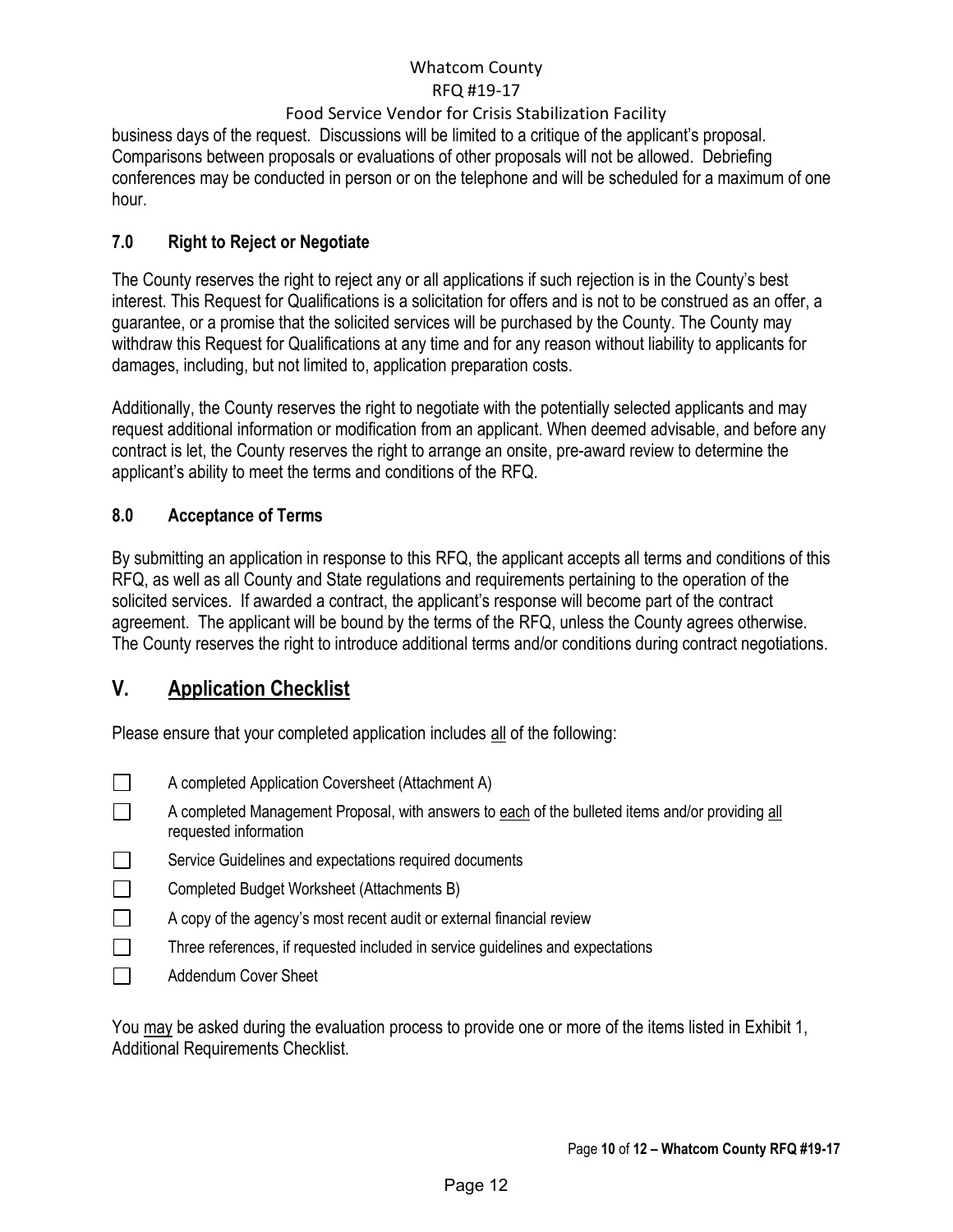### **Attachment A – Application Cover Sheet RFQ #19-17**

#### <span id="page-12-0"></span>**Applicant Information**

| Name and Title of Authorized Representative: ___________________________________                                                                                                                                                                     |  |  |  |  |  |
|------------------------------------------------------------------------------------------------------------------------------------------------------------------------------------------------------------------------------------------------------|--|--|--|--|--|
|                                                                                                                                                                                                                                                      |  |  |  |  |  |
|                                                                                                                                                                                                                                                      |  |  |  |  |  |
| State: _______ Zip Code: ______________ Phone: _____________________ Fax: _________________________                                                                                                                                                  |  |  |  |  |  |
|                                                                                                                                                                                                                                                      |  |  |  |  |  |
| <b>Legal Requirements</b>                                                                                                                                                                                                                            |  |  |  |  |  |
| Please check the appropriate box below and provide the information requested:<br>Documentation of private or public non-profit status<br>State of Washington Business License Number(s): National Contract of Washington Business License Number(s): |  |  |  |  |  |
|                                                                                                                                                                                                                                                      |  |  |  |  |  |
| <b>Other Information</b>                                                                                                                                                                                                                             |  |  |  |  |  |
| Please indicate the total amount of funding requested: \$                                                                                                                                                                                            |  |  |  |  |  |

I understand the terms and conditions of the RFQ and certify that the above-named agency will comply with all Whatcom County requirements if a contract award is made. All information contained in this application is true and accurate to the best of my knowledge.

\_\_\_\_\_\_\_\_\_\_\_\_\_\_\_\_\_\_\_\_\_\_\_\_\_\_\_\_\_\_\_\_\_\_\_\_\_\_\_\_\_\_\_\_\_\_\_\_\_\_\_\_\_\_\_\_\_\_\_\_\_\_\_\_\_\_\_\_\_\_\_\_\_\_

Authorized Signature and Title **Date** Date